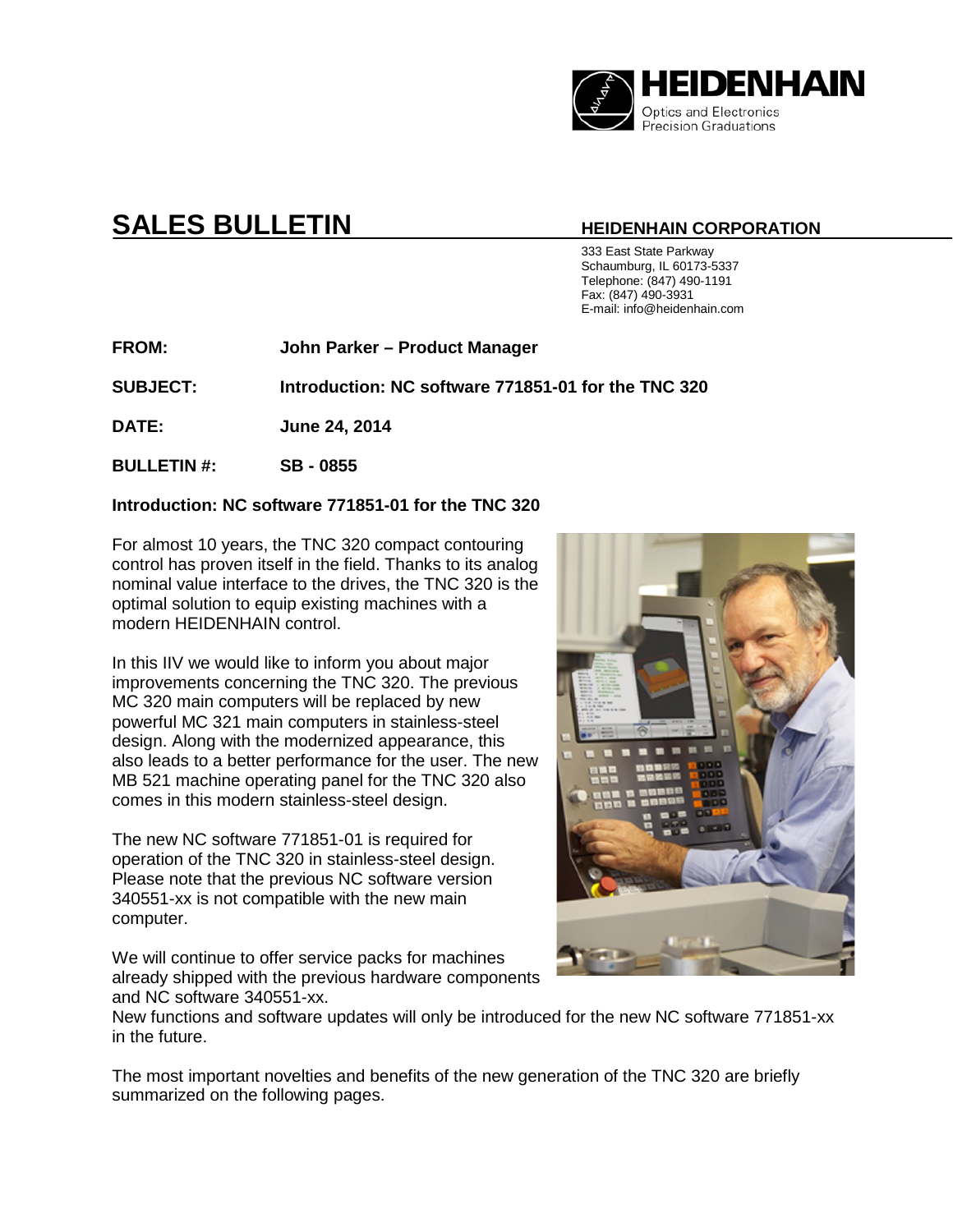# **NC software 771851-01—New features for the end user:**

(For details on the individual functions, please refer to the User's Manual, which will be available in German upon release of the software and, after translation, in various other languages.)

• **New, powerful 3-D graphic simulation:** With the new finely detailed 3-D graphic simulation, you can exactly evaluate the results of milling or drilling processes even before the actual machining.

Advantages of the new 3-D graphic simulation:

- o High resolution 3-D view
- o Tool paths as 3-D line graphics
- o Tool or workpiece transparency
- o Tool-oriented coloring of the workpiece
- o Accentuation of edges



# • **New, modernized user interface:**

A new user interface is being introduced for the TNC 320 with NC software 771851-01. With its modernized appearance, the new user interface presents lightly rounded forms, color gradients and a homogeneous font for even better visual command of the TNC functions and status information.

The new user interface is already known from the TNC 640.

Advantages for the machine operator are, for example:

- o New TNC font, color gradients, and operating mode symbols
- o Simplified cycle selection with conversational guidance, special functions, and Q parameter functions with smartSelect
- $\circ$  Color syntax highlighting for a better overview when editing NC programs—value inputs, comments and syntax elements can be distinguished immediately.
- o Improved navigation in the NC editor through scrollbars
- o New, structured MOD menu for easier access to settings and OEM functions

# • **Novelties concerning the machining cycles:**

The following new machining cycles are available with NC software 771851-01:

- o Cycle 233: Face Milling
- o Cycle 275: Trochoidal Milling
- **New M118 position display:**

The display of M118 (distance traversed with the handwheel) can now also be activated in the position display.

# • **New cutting data calculator:**

The integrated calculator of the TNC 320 now also provides a cutting data calculator for calculation of the spindle speed, cutting speed and feed rate.

The cutting data calculator can also be called by soft key whenever a spindle speed or feed rate can be entered. If the cutting data calculator is activated within a TOOL CALL, the available data on the radius or number of teeth can be loaded by soft key from the tool table to the calculation.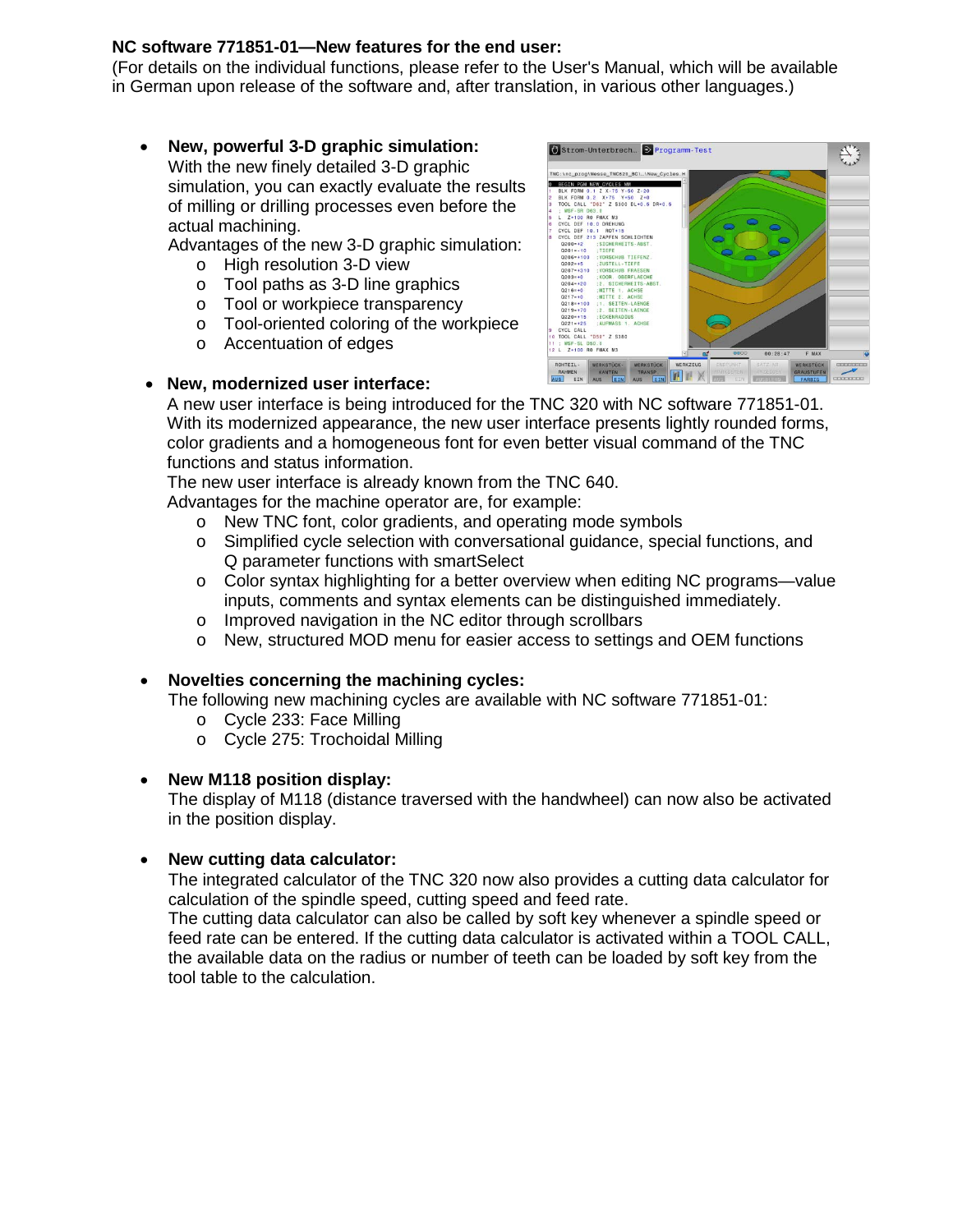# **NC software 771851-01—New features for the machine manufacturer:**

(For detailed information on the individual topics, please refer to the TNC 320 Technical Manual, which will be available in German upon release of the software and, after translation, also in English.)

# • **Support of the new generation of MC 321 main computers:**

NC software 771851-01 for the TNC 320 required for operation of the new generation of MC 321 main computers. Due to the reduction in structural width to 22 nm, the new processors with Ivy Bridge architecture provide increased computing power and a significantly improved graphic performance while consuming less power. There are also sufficient performance reserves for future expansions of the TNC 320. Additional advantages of the new generation of main computers:

- o USB 3.0 interface
- o Gigabit Ethernet interface
- o 8 GB CFR with CFast (SATA interface)

Please note that the new main computer is supplied with +24 V DC NC and not, like the previous MC 320 main computer (ID 511442-xx), with 85 V AC to 264 V AC.

# • **New CFR memory card with fast CFast technology:**

The new CFR TNC (ID 1097497-51) is based on the CFast standard. Compared to the previous CFR memory card (ID 537067-53), the faster SATA protocol is used for the new mass storage device. The new cards have significantly shorter access times, which is convenient, for example, during TNC startup and handling of large NC programs. The connection of the new CFR with CFast technology is not compatible with the previous CFR memory card. The memory card can therefore be used exclusively in the new MC 321 main computer.

### • **Enhancement of the PLC Programming mode of operation:**

The new I/O Force List function is now available in the PLC Programming mode of operation. The I/O Force List is a commissioning function that is used to permanently define the status of selected PLC inputs/outputs.

# **Important notes on the new NC software 771851-01**

Be sure to remember the following important information about the operation of the new MC 321 main computer:

The MC 321 main computer cannot be operated with the previous version of the NC software 340551-xx (on CFR, ID 537067-51). Due to the changeover to memory cards with CFast technology, the slot in the main computer is not compatible.

When ordering for the new MC 321 main computer, please pay attention to the correct ID of the CFR.

Please note the following overview of memory cards and the respective minimum requirements.

The new TNC 320 NC software, ID 771851-01, will be introduced as direct successor to the previous NC software. This means that in future there will only be service packs for the previous software version 340551-xx, and no more further developments. If a TNC 320 is to be upgraded to a newer NC software version, the main computer, the CFR, and the machine operating panel must also be exchanged.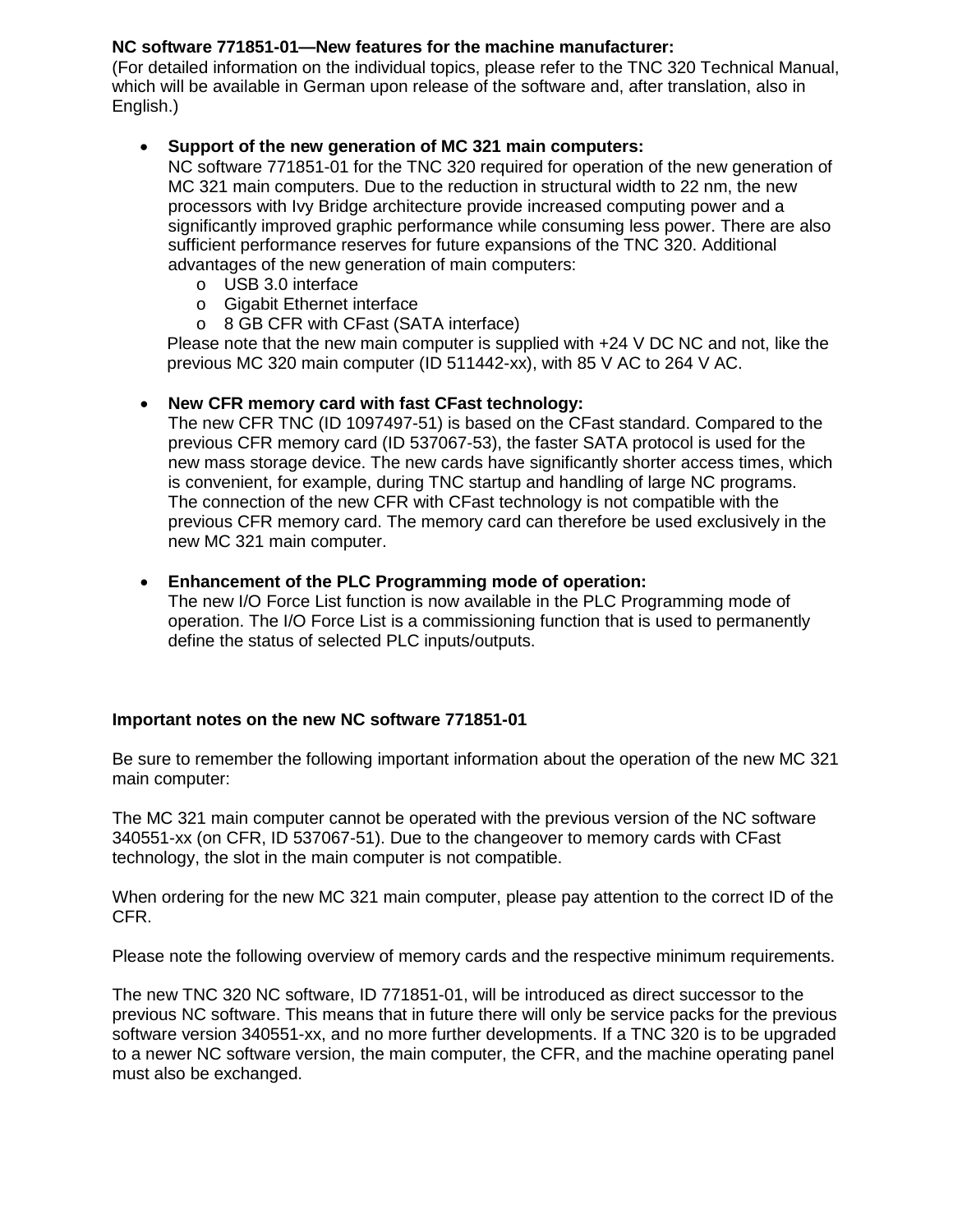# **Overview of the CFR memory cards for the TNC 320:**

| 8 GB CFR memory card-new                                                      | ID         | <b>Hardware compatibility</b> |
|-------------------------------------------------------------------------------|------------|-------------------------------|
| CFR for TNC 320<br>with NC software 771851-xx<br>(no export license required) | 1097497-51 | MC 321 (ID 824012-01)         |
| 8 GB CFR memory card-<br>current                                              | ID         | <b>Hardware compatibility</b> |
| CFR for TNC 320<br>with NC software 340551-xx<br>(no export license required) | 537067-53  | MC 320 (ID 511442-xx)         |

# **Introduction: Hardware components for the TNC 320:**

# **MC 321 main computer, CFR memory card**

**MC 321** Main computer for integration in the operating panel Integrated 15-inch screen and keyboard

# **ID 824012-01**

Specifications:

- Intel Celeron 1047 CPU, 1.4 GHz, dual-core
- 2 GB RAM memory
- Supply voltage: +24 V DC NC
- Stainless-steel design
- Connections:
	- Position inputs 4 x 1 Vpp or EnDat 2 slots for optional position inputs with encoder input board ID 554296-xx
	- 31 PLC inputs, 31 PLC outputs, expandable via PL 51x
	- 6 analog nominal-value outputs
	- 2 x USB 3.0 (rear side)
	- $\bullet$  1 x USB 2.0 (front)
	- 1 x Ethernet 1 Gbps
	- RS-232-C
	- Interface to handwheel and touch probes
	- Slot for CFR memory card
	- Slot for SIK
	- Slot for SPI module

Weight: approx. 8 kg

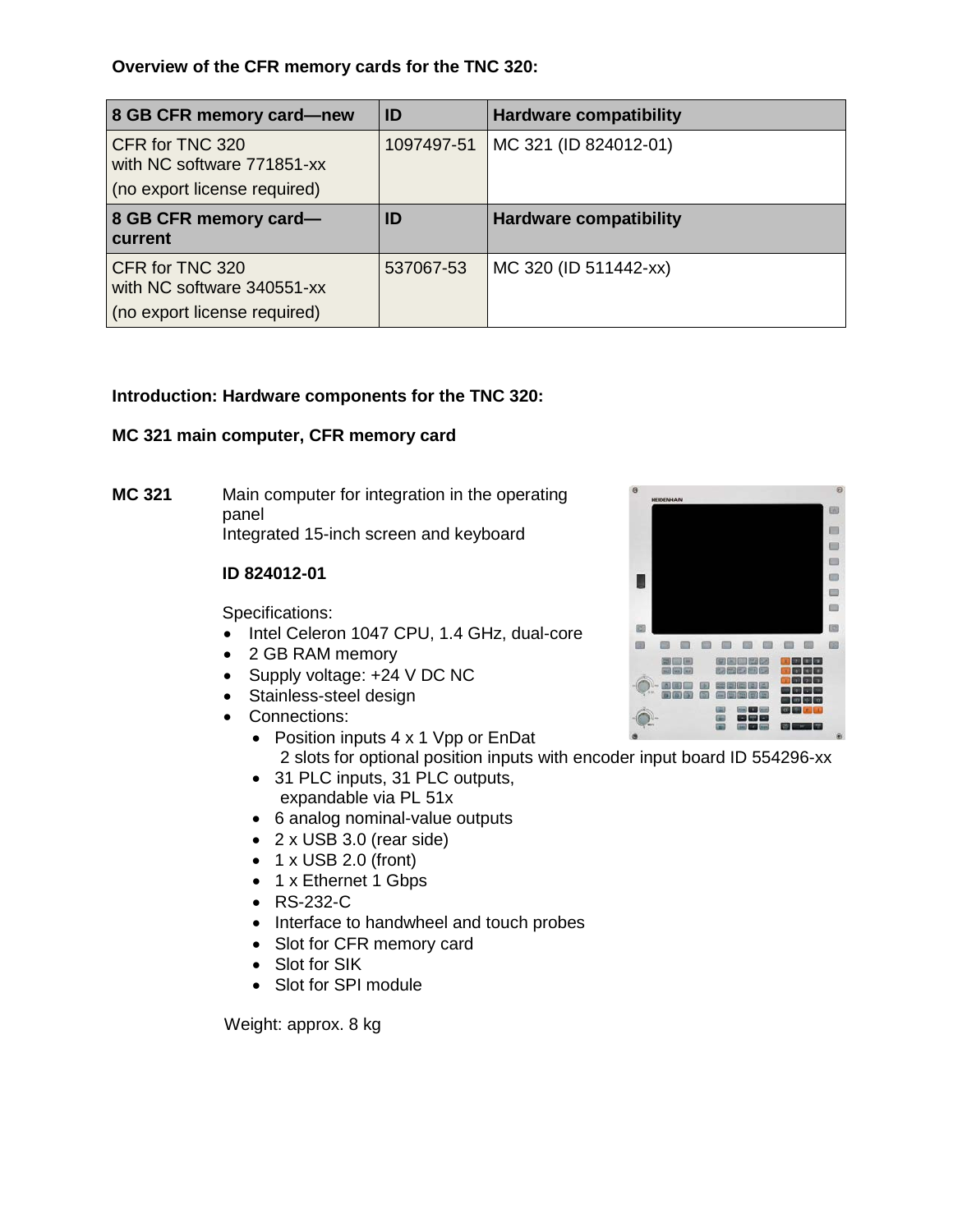**CFR TNC** Memory card for the TNC 320 (for MC 321) CFast technology (SATA) Memory size 8 GB (approx. 2 GB for end users)

# **ID 1097497-51 (export version)**

NC software ID 771851-01 (export version)

- **SIK** NC software license and enabling of control loops (No changes; same SIK as before with ID 533093-xx)
- **MB 521** MB 521 machine operating panel

# **ID 823882-01**

Specifications:

- Suitable for MC 321
- Stainless-steel design
- 30 exchangeable snap-on keys
- Operating elements: 12 axis keys, 18 function keys, NC start, NC stop, emergency stop button, control voltage ON, two bore holes for additional keys or keylock switches
- Additional connections Terminals for five vacant PLC outputs

Weight: approx. 1 kg

| Series introduction:            | May 2014                |                                                                                                                                 |  |  |  |
|---------------------------------|-------------------------|---------------------------------------------------------------------------------------------------------------------------------|--|--|--|
| Documentation:                  |                         |                                                                                                                                 |  |  |  |
| TNC 320 OEM brochure (de/en)    | For AMB, September 2014 |                                                                                                                                 |  |  |  |
| TNC 320 end user brochure       |                         | For AMB, September 2014                                                                                                         |  |  |  |
| TNC 320 User's Manual           | German<br>English       | Upon release of the software<br>Upon release of the software<br>Further conversational languages<br>available after translation |  |  |  |
| <b>TNC 320 Technical Manual</b> | German<br>English       | Upon release of the software<br>After translation                                                                               |  |  |  |

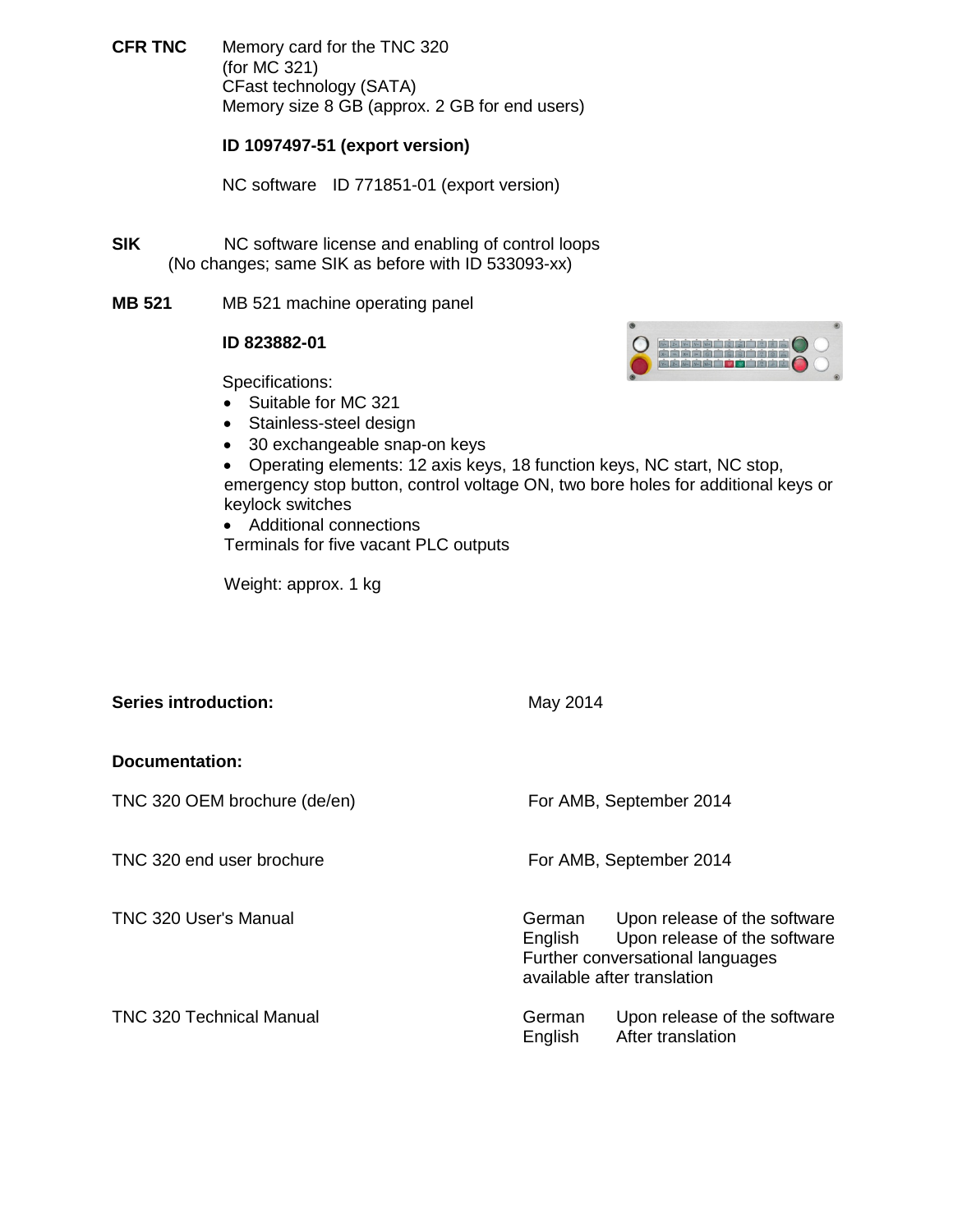### **Dimensions of MC 321:**

 $\mathsf{mm}$ Thin<br>Tolerancing ISO 8015<br>ISO 2768 - m H<br>< 6 mm: ±0.2 mm

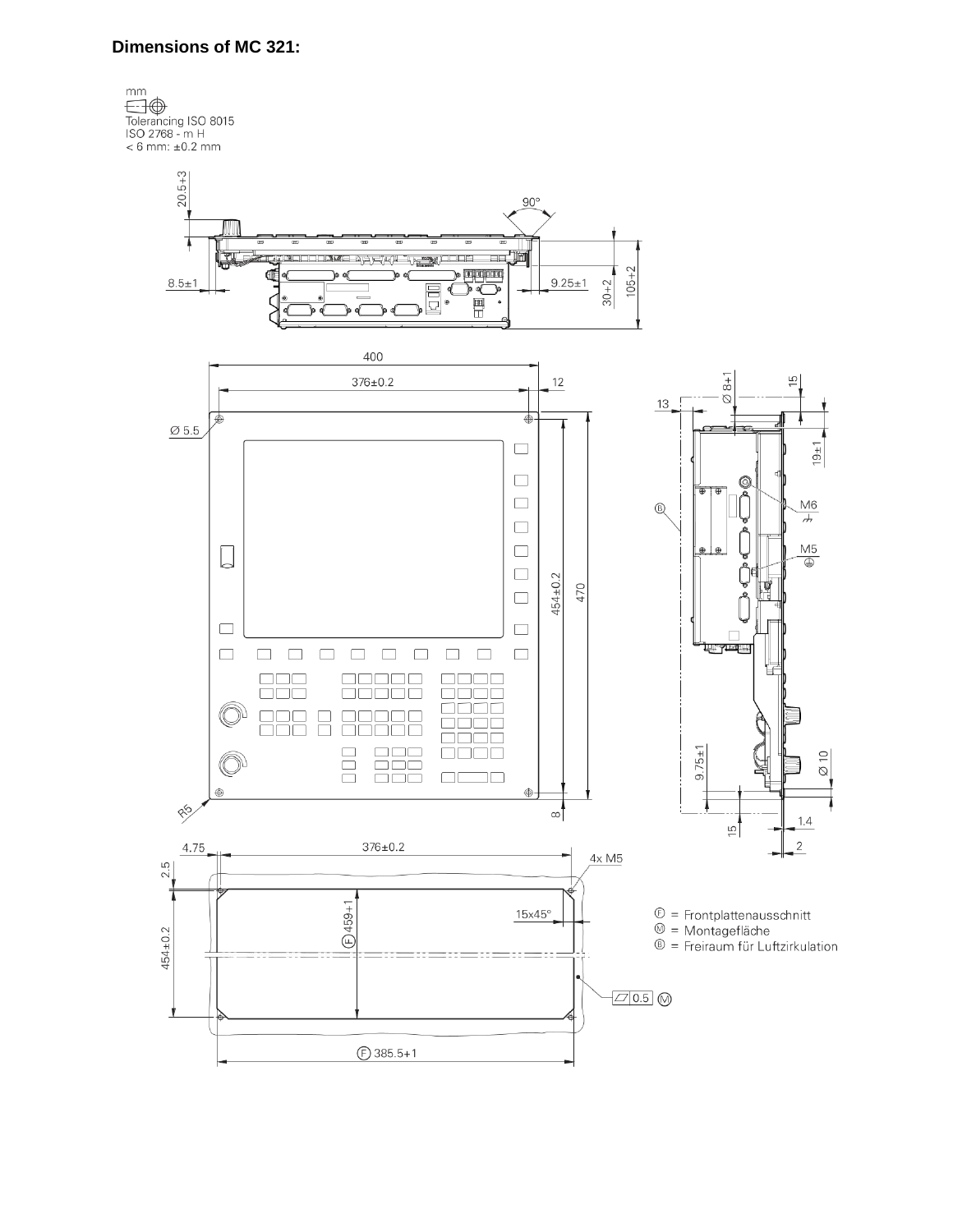# **Dimensions of MB 521:**

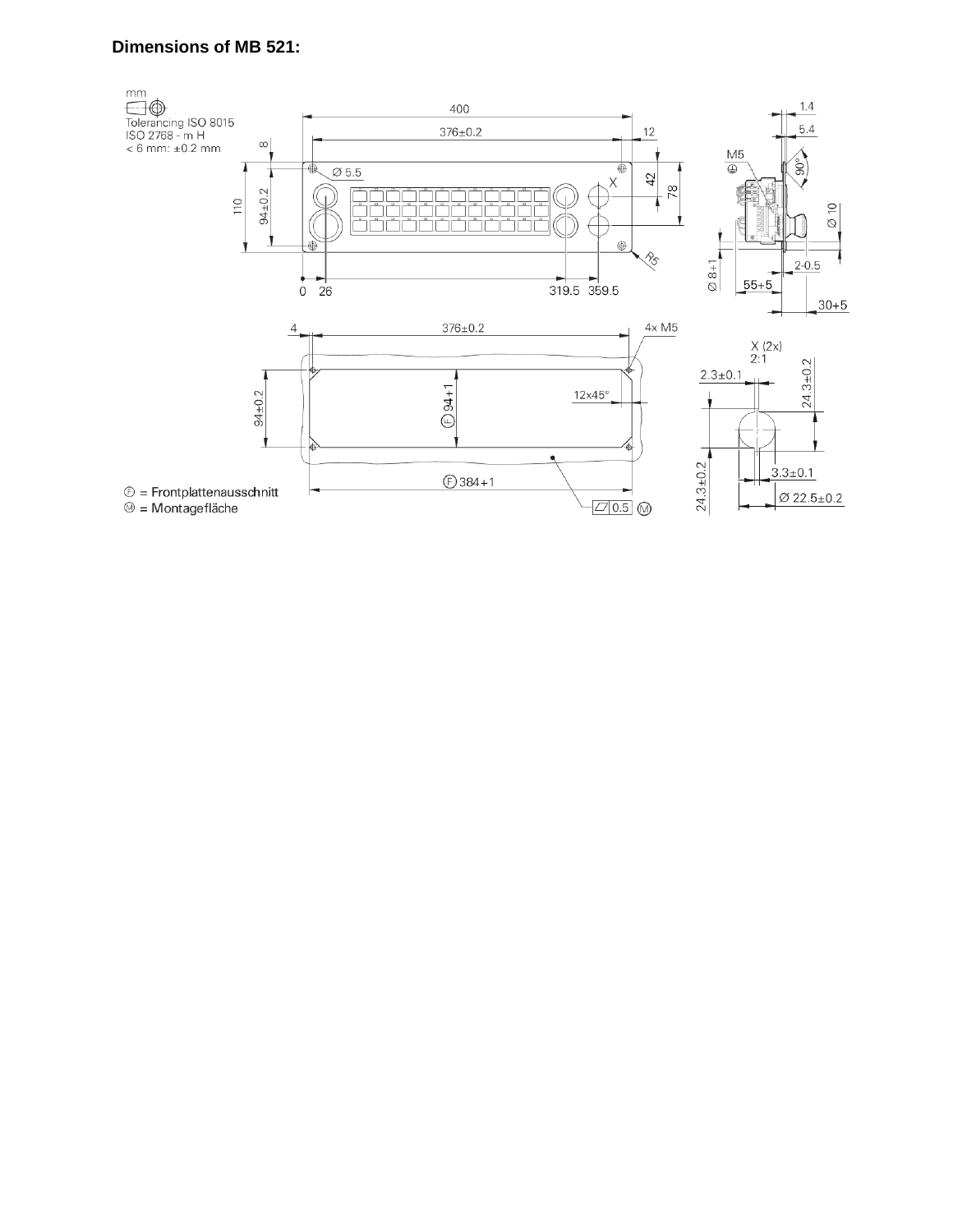# **MC 321 main computer for TNC 320**

With integral 15-inch TFT display Without SIK, without **CF** memory card Position inputs 4 x 1 Vpp or EnDat 31 PLC inputs, 31 PLC outputs, Expandable via PL 51x 6 analog nominal-value outputs



|               |              | <b>QUANTITIES</b> |         |         |         |  |  |
|---------------|--------------|-------------------|---------|---------|---------|--|--|
|               |              | 20<br>10<br>∽     |         |         |         |  |  |
|               |              |                   |         |         |         |  |  |
| <b>MC 321</b> | ID 824012-xx | 7868.45           | 8331.30 | 8794.15 | 9257.00 |  |  |

| <b>CFR CompactFlash memory card</b>    |               |        | <b>QUANTITIES</b> |        |        |  |  |  |
|----------------------------------------|---------------|--------|-------------------|--------|--------|--|--|--|
| 8 GB                                   |               | 20     | 10                |        |        |  |  |  |
| For TNC 320 for installation in MC 321 |               |        |                   |        |        |  |  |  |
| CFR TNC *)                             | ID 1097497-51 | 594.15 | 629.10            | 664.05 | 699.00 |  |  |  |